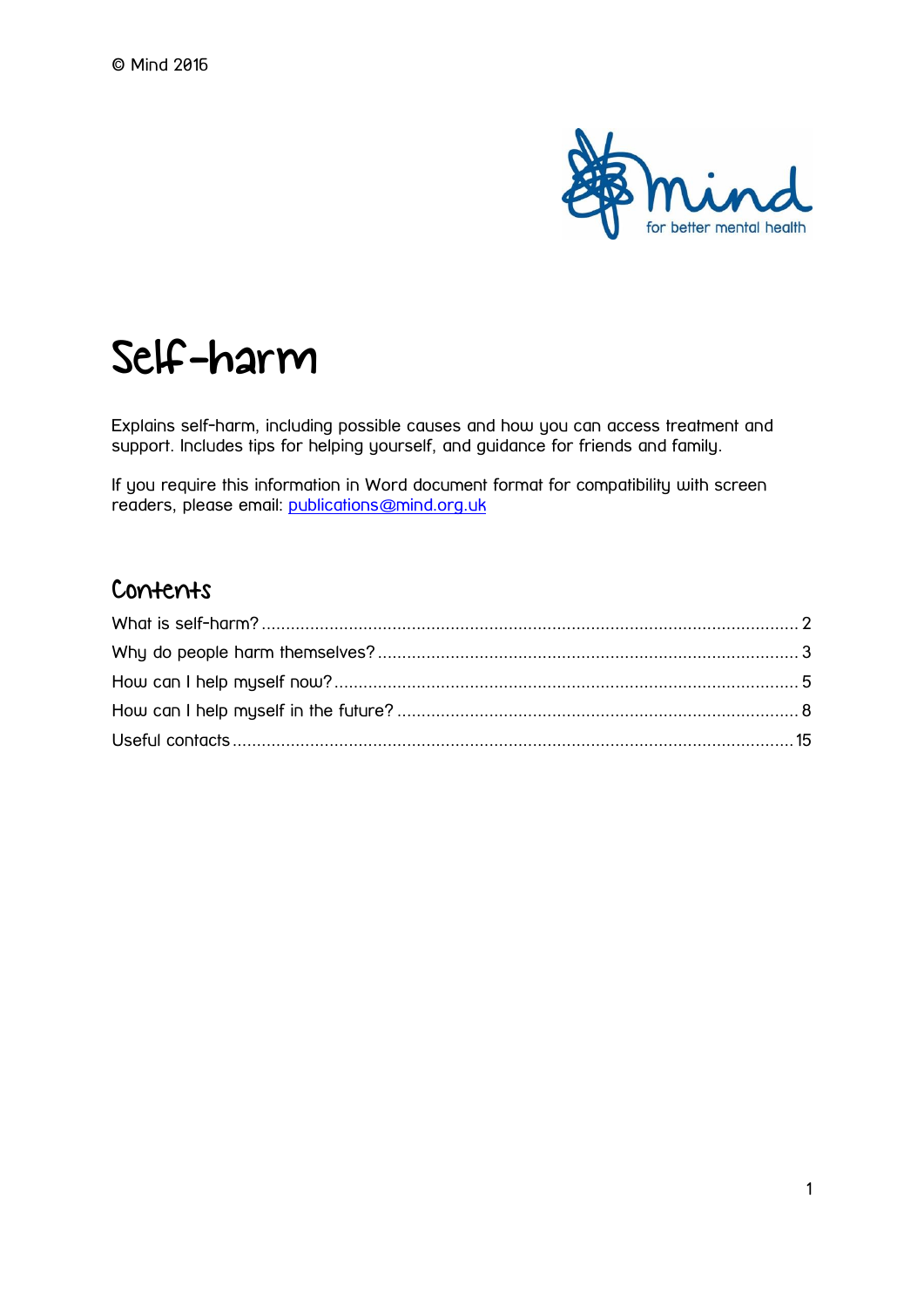# <span id="page-1-0"></span>What is self-harm?

Self-harm is when you hurt yourself as a way of dealing with very difficult feelings, painful memories or overwhelming situations and experiences. Some people have described self-harm as a way to:

- express something that is hard to put into words
- turn invisible thoughts or feelings into something visible
- change emotional pain into physical pain
- reduce overwhelming emotional feelings or thoughts
- have a sense of being in control
- escape traumatic memories
- have something in life that they can rely on
- punish yourself for your feelings and experiences
- stop feeling numb, disconnected or dissociated (see [dissociative disorders\)](https://www.mind.org.uk/information-support/types-of-mental-health-problems/dissociative-disorders/#.V6cG_tQrJR0)
- create a reason to physically care for themselves
- express [suicidal feelings](https://www.mind.org.uk/information-support/types-of-mental-health-problems/suicidal-feelings/) and thoughts without taking their own life.

After self-harming you may feel a short-term sense of release, but the cause of your distress is unlikely to have gone away. Self-harm can also bring up very difficult emotions and could make you feel worse.

Even though there are always reasons underneath someone hurting themselves, it is important to know that self-harm does carry risks. Once you have started to depend on self-harm, it can take a long time to stop.

"Self-harm proved to me I was real, I was alive. At times it also silenced the chaos in my head, briefly pausing the repetitive flashbacks and body memories."

## How do people self-harm?

There are lots of different forms of self-harming. Some people use the same one all the time, other people hurt themselves in different ways at different times.

Warning: it can be upsetting and potentially triggering to read information about how to self-harm. If you are feeling vulnerable at the moment, you might not want to read the information below.

Ways of self-harming can include:

- cutting yourself
- poisoning yourself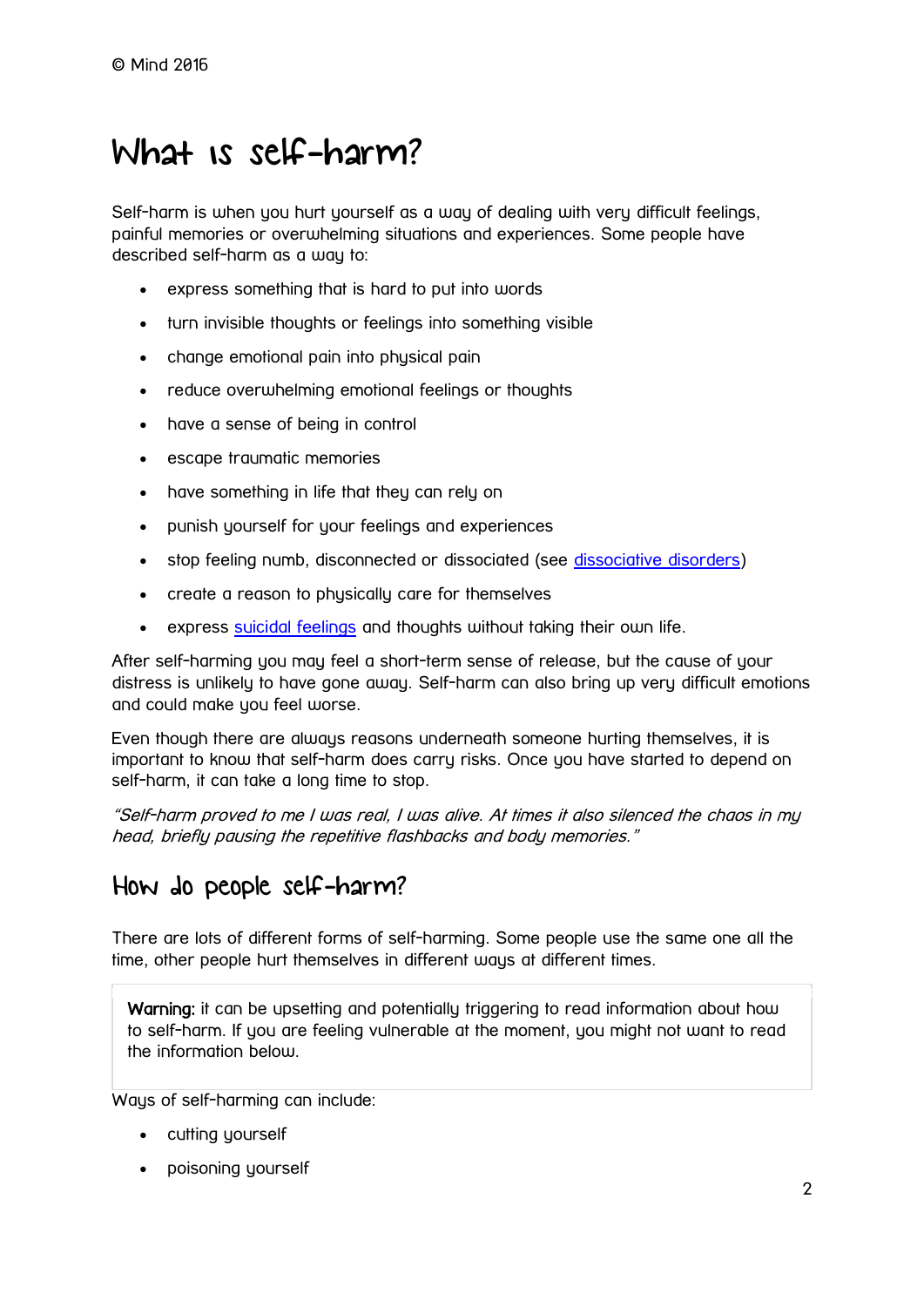- over-eating or under-eating
- biting yourself
- picking or scratching at your skin
- burning your skin
- inserting objects into your body
- hitting yourself or walls
- overdosing
- exercising excessively
- pulling your hair
- getting into fights where you know you will get hurt.

If you self-harm, it is important that you know how to look after your injuries and that you have access to the first aid equipment you need. [Lifesigns](http://www.lifesigns.org.uk/first-aid-for-self-injury-and-self-harm/) has information on first aid for self-injury and self-harm.

If you're concerned about an injury or not sure how to look after it, go and see your GP.

"I think one of my biggest barriers to getting help was actually not admitting to myself that I had a problem. I used to tell myself, 'I'm only scratching, it's not real self-harm.'"

# <span id="page-2-0"></span>Why do people harm themselves?

There are no fixed rules about why people self-harm. It really can be very different for everyone.

For some people, self-harm is linked to specific experiences and is a way of dealing with something that's either happening at the moment or which happened in the past. For others, the reasons are less clear and can be harder to make sense of.

Sometimes you might not know why you hurt yourself. If you don't understand the reasons for your self-harm, you are not alone and you can still ask for help.

"I started self-harming when I was 15 or 16. I can't remember why I decided to start, but that's what I did."

Any difficult experience can cause someone to self-harm. Common reasons include:

- pressures at school or work
- bullying
- [money worries](https://www.mind.org.uk/information-support/tips-for-everyday-living/money-and-mental-health/)
- sexual, physical [or emotional abuse](https://www.mind.org.uk/information-support/guides-to-support-and-services/abuse/)
- [bereavement](https://www.mind.org.uk/information-support/guides-to-support-and-services/bereavement/)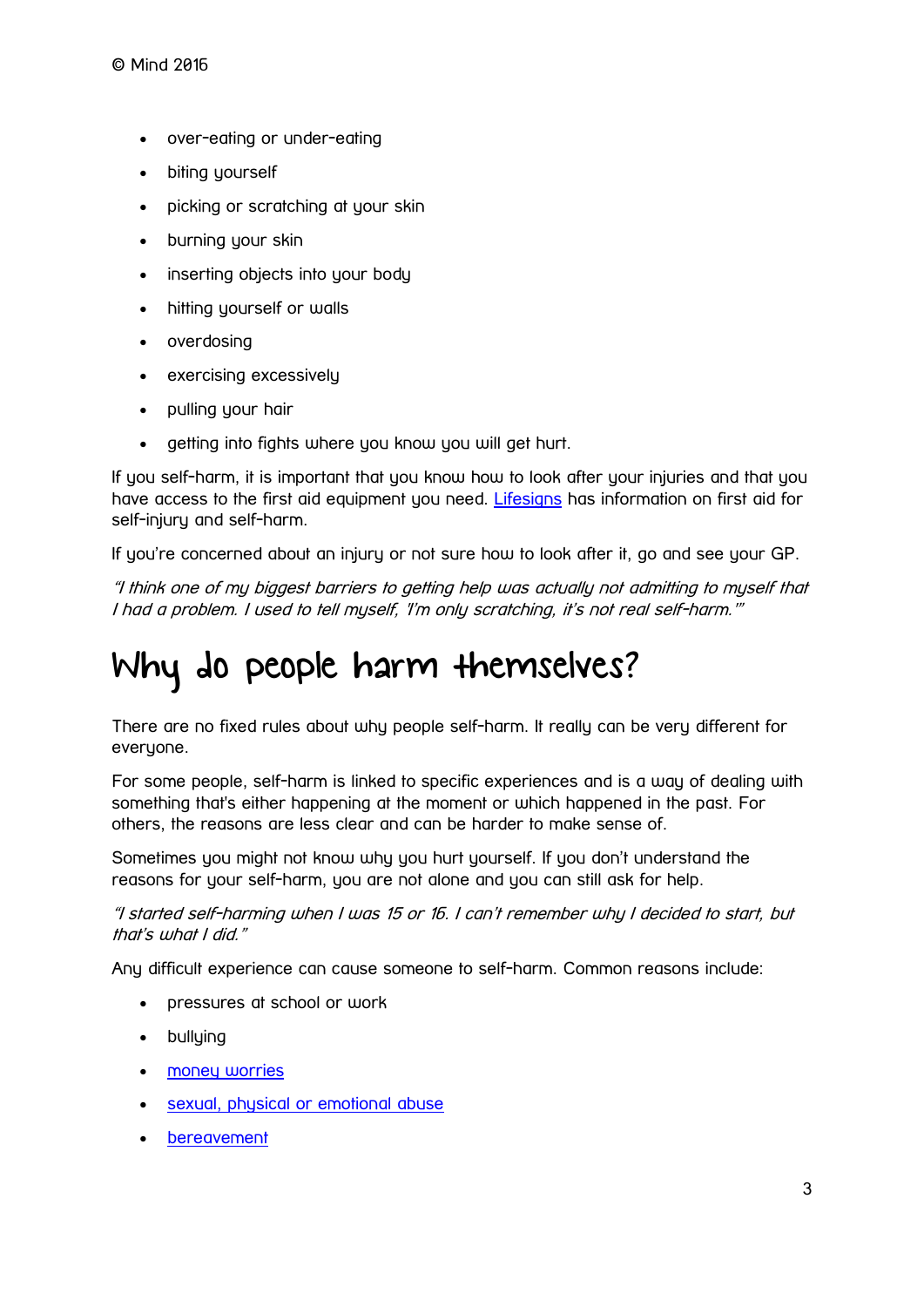- confusion about your sexuality (see [LGBTQ mental health\)](https://www.mind.org.uk/information-support/guides-to-support-and-services/lgbtq-mental-health/)
- breakdown of a relationship
- loss of a job
- an illness or health problem
- low [self-esteem](https://www.mind.org.uk/information-support/types-of-mental-health-problems/self-esteem/)
- an increase in [stress](https://www.mind.org.uk/information-support/types-of-mental-health-problems/stress/)
- difficult feelings, such as [depression,](https://www.mind.org.uk/information-support/types-of-mental-health-problems/depression/) [anxiety,](https://www.mind.org.uk/information-support/types-of-mental-health-problems/anxiety-and-panic-attacks/) [anger](https://www.mind.org.uk/information-support/types-of-mental-health-problems/anger/) or numbness

Self-harm can be a response to any situation or pressure with the potential to impact on someone.

Some people find that certain actions, such as drinking alcohol or taking drugs, increase the likelihood of self-harm, or that self-harm is more likely to happen at certain times (at night, for example).

Sometimes people talk about self-harm as attention-seeking. If people make comments like this, it can leave you feeling judged and alienated. In reality, a lot of people keep their self-harm private, and it can be painful to have your behaviour misunderstood in this way.

However, if you do self-harm as a way of bringing attention to yourself, remember that there is nothing wrong with wanting to be noticed and to have your distress acknowledged and taken seriously. You also deserve a respectful response from those around you, including medical professionals.

"I've learnt that, as my emotional needs were not being met, I used self-harm because I didn't know how to express myself or say what I needed or wanted. A part was also for attention, I was desperate for someone to notice me and help me."

## Who self-harms?

Self-harm is something that anyone can do, there is no one typical person who hurts themselves.

The age when people first self-harm ranges from four years old to people in their 60s. Emergency services receive more self-harm related calls from women than men – however, research suggests that men are equally likely to hurt themselves but face greater cultural barriers to reaching out and asking for help.

While anyone can self-harm, difficult experiences that can result in self-harm relate more to some people than others. Exam stress, classroom bullying and peer pressure is something that affects a lot of young people, for example. Questions and confusion about sexual orientation are more common for members of the [LGBTQ community,](https://www.mind.org.uk/information-support/guides-to-support-and-services/lgbtq-mental-health/) and [money](https://www.mind.org.uk/information-support/tips-for-everyday-living/money-and-mental-health/)  [worries](https://www.mind.org.uk/information-support/tips-for-everyday-living/money-and-mental-health/) can create greater stress for those on a lower income. These specific pressures, along with discrimination and stigma, can lead to increased tension which may in turn make self-harm more likely.

"Everyone is individual – there is no specific type of person who self-harms. The journey is unique, as is the road to recovery."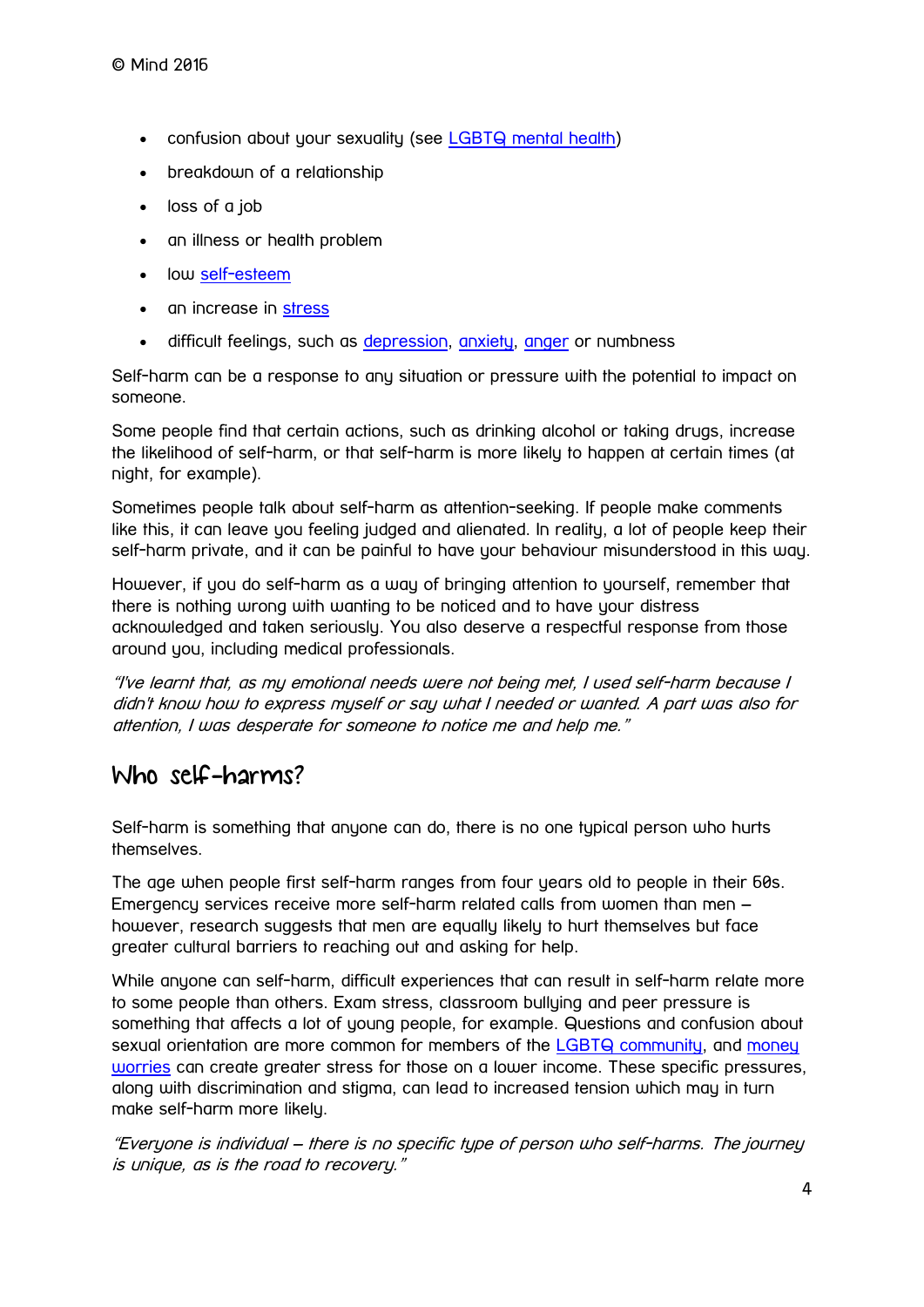# <span id="page-4-0"></span>How can I help myself now?

During intense urges to hurt yourself, it can be hard to imagine that it's possible to do anything else.

But there are steps you can take to help you make other choices over time.

"I've learnt that you can't rely on other people or things to save you from self-harm – it has to come from you."

## Understanding your patterns of self-harm

Understanding your patterns of self-harm can help you to work out what gives you the urge to self-harm, and recognise when the urge is coming on. Remember, even when you are unable to resist the urge to self-harm, it is helpful to reflect afterwards on what happened. This will enable you to better understand the next time you have similar feelings.

Try breaking down your experience into the following:

| Learn to<br>recognise triggers               | 'Triggers' are what give you the urge to hurt yourself. They can<br>be people, situations, anniversaries, sensations, specific<br>thoughts or feelings.                                                 |
|----------------------------------------------|---------------------------------------------------------------------------------------------------------------------------------------------------------------------------------------------------------|
|                                              | Practice noting down what was happening just before you self-<br>harmed:                                                                                                                                |
|                                              | did you have particular thoughts?                                                                                                                                                                       |
|                                              | did a situation, person or object remind you of something<br>difficult?                                                                                                                                 |
| Become gware of<br>the urge to self-<br>harm | Urges can include physical sensations like:                                                                                                                                                             |
|                                              | racing heart or feelings of heaviness<br>$\bullet$                                                                                                                                                      |
|                                              | strong emotions like sadness or anger<br>$\bullet$                                                                                                                                                      |
|                                              | a disconnection from yourself or a loss of sensation                                                                                                                                                    |
|                                              | repetitive thoughts – for example, "I'm going to cut"                                                                                                                                                   |
|                                              | unhealthy decisions, like working too hard to avoid<br>feelings                                                                                                                                         |
|                                              | Recognising your urges helps you take steps towards reducing<br>or stopping self-harm. Try writing down what you notice about<br>your urges, to help you spot them more quickly each time they<br>come. |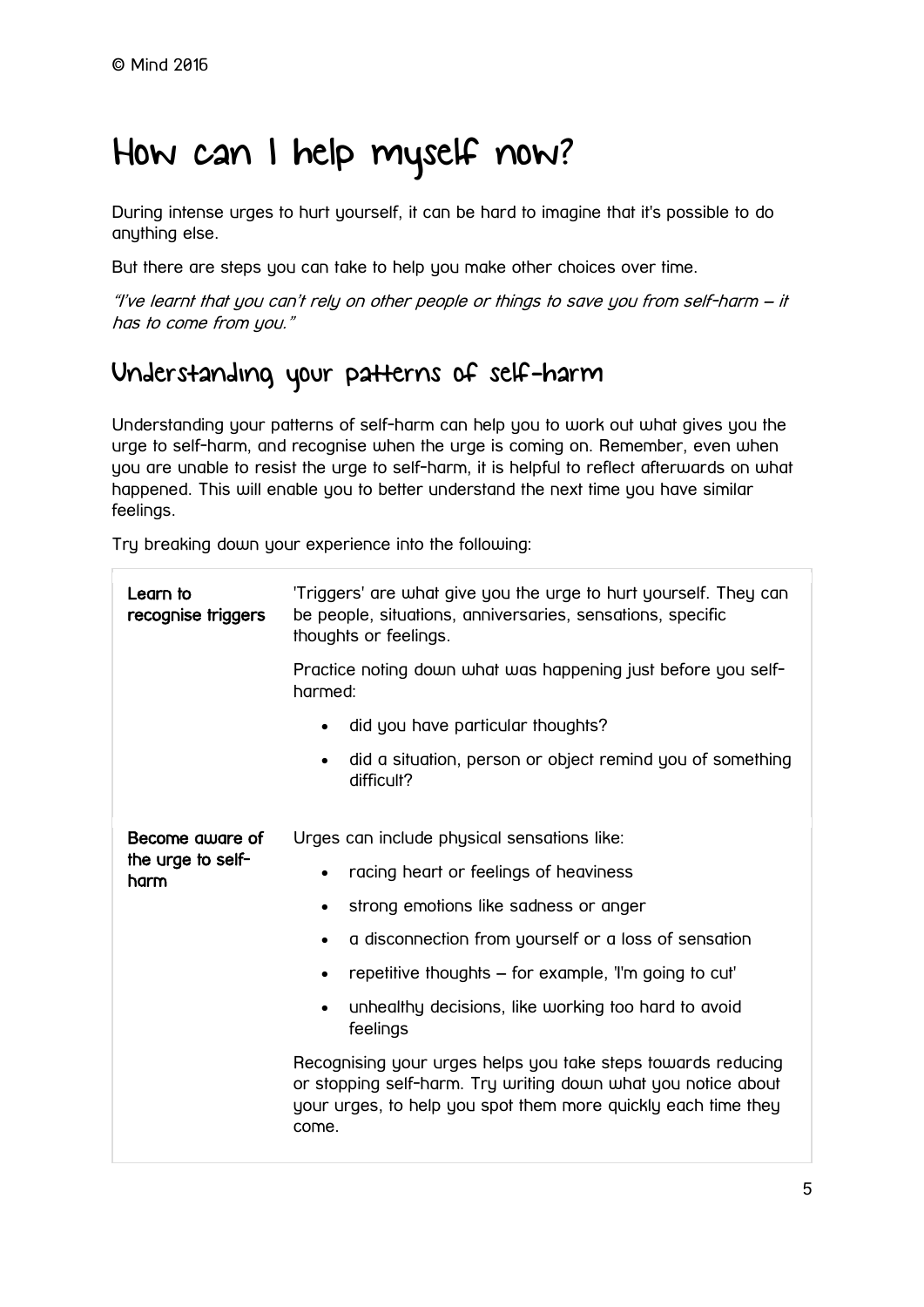| <b>Identify</b><br>distractions | Distracting yourself from the urge to self-harm is a way of<br>giving yourself more breathing space and reducing the intensity<br>of the urge. |
|---------------------------------|------------------------------------------------------------------------------------------------------------------------------------------------|
|                                 | It can be done when you feel the urge, or as soon as you<br>become aware that you are hurting yourself.                                        |

"I learned distraction techniques. My favourite one was my Positivity Book, which is kind of like a scrap book filled with things which make me happy. "

### Diary

One way to help yourself understand your self-harming behaviour is to keep a diary of what happens before, during and after each time you self-harm. It is helpful to do this over a period of time (like a month) so you can start to see patterns.

This can be quite an intense experience and can bring up difficult feelings. If you feel confident to try this on your own, make sure you do something relaxing or enjoyable afterwards.

If you find doing this distressing, you may want to ask for support from someone you trust.

# Distracting yourself from the urge to self-harm

The main way people help themselves when they want to self-harm is through distraction.

Different distractions work for different people, and the same distraction won't necessarily work for you every time. For example, distracting yourself from anger feels very different to distracting yourself from fear, so it's important that you have a few different strategies to choose from.

The following are simply suggestions. See if you can write your own table of distractions that you've found helpful or that you would like to try out.

| Feelings                 | Possible distractions                                                                                                                     |
|--------------------------|-------------------------------------------------------------------------------------------------------------------------------------------|
| anger and<br>frustration | exercise<br>$\bullet$<br>hit cushions<br>$\bullet$<br>• shout and dance<br>shake<br>$\bullet$<br>bite on bunched up material<br>$\bullet$ |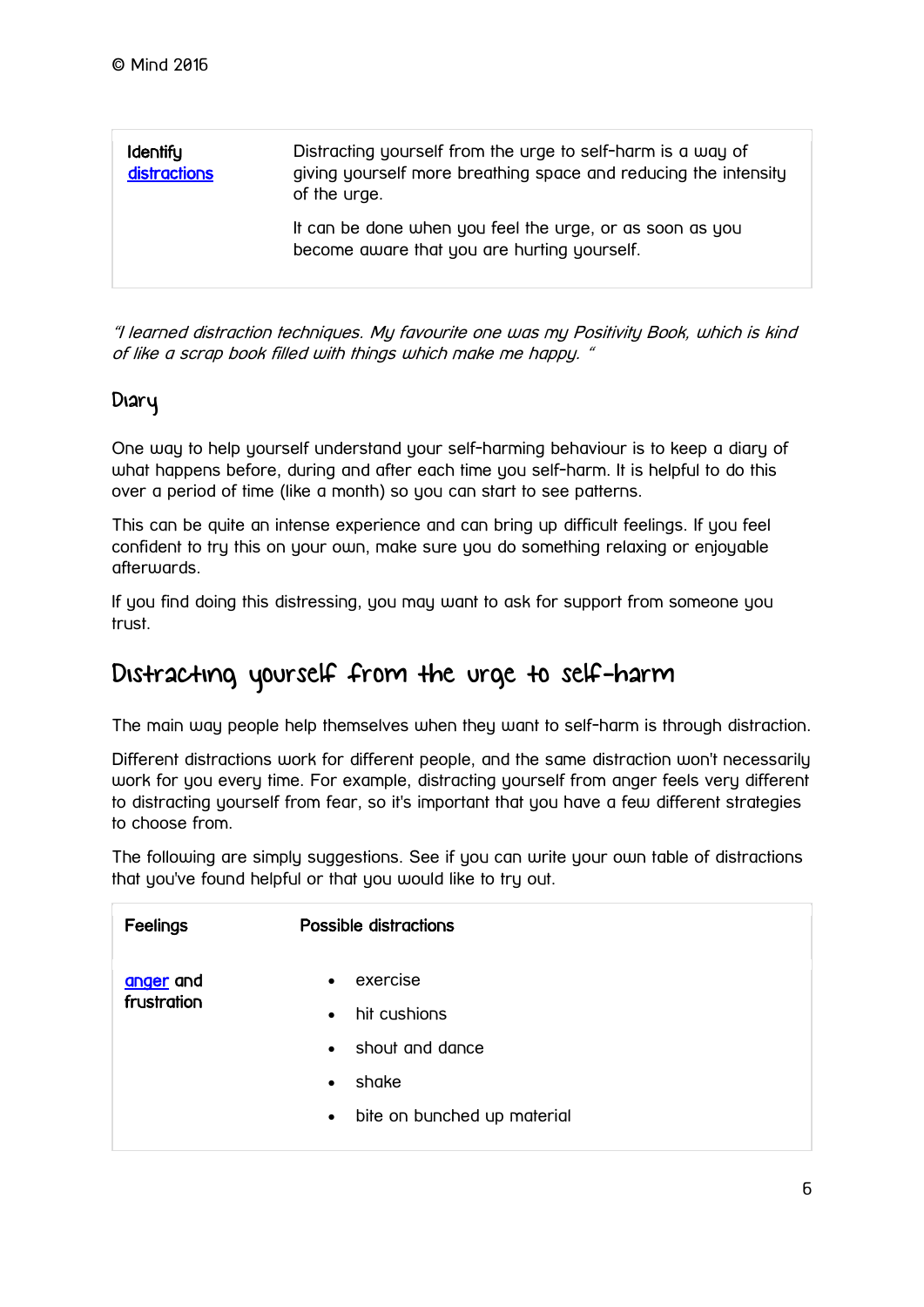|                  | tear something up into hundreds of pieces                                                                                                                                                                             |
|------------------|-----------------------------------------------------------------------------------------------------------------------------------------------------------------------------------------------------------------------|
|                  | go for a run<br>$\bullet$                                                                                                                                                                                             |
|                  | Expressing your anger physically, or by doing things like<br>shouting, won't work for everyone and could intensify feelings.<br>Try things out and continue with any that have a positive effect.                     |
| sadness and fear | wrap a blanket around you<br>$\bullet$                                                                                                                                                                                |
|                  | spend time with an animal<br>٠                                                                                                                                                                                        |
|                  | walk in nature<br>٠                                                                                                                                                                                                   |
|                  | let yourself cry or sleep<br>$\bullet$                                                                                                                                                                                |
|                  | listen to soothing music<br>$\bullet$                                                                                                                                                                                 |
|                  | tell someone how you feel<br>$\bullet$                                                                                                                                                                                |
|                  | massage your hands<br>$\bullet$                                                                                                                                                                                       |
|                  | lie in a comfortable position and breathe in $-$ then<br>$\bullet$<br>breathe out slowly, making your out-breath longer than<br>your in-breath. Repeat until you feel more relaxed. (See<br>our pages on relaxation). |
| need to control  | write lists                                                                                                                                                                                                           |
|                  | tidy up<br>$\bullet$                                                                                                                                                                                                  |
|                  | have a throw-out                                                                                                                                                                                                      |
|                  | write a letter saying everything you are feeling, then<br>tear it up                                                                                                                                                  |
|                  | weed a garden                                                                                                                                                                                                         |
|                  | clench then relax all your muscles                                                                                                                                                                                    |
| numb and         | flick elastic bands on your wrists                                                                                                                                                                                    |
| disconnected     | hold ice cubes                                                                                                                                                                                                        |
|                  | smell something with strong odour                                                                                                                                                                                     |
|                  | have a very cold shower<br>$\bullet$                                                                                                                                                                                  |
| shame            | stop spending time with anyone who treats you unkindly<br>recognise when you are trying to be perfect and accept<br>that making mistakes is part of being human                                                       |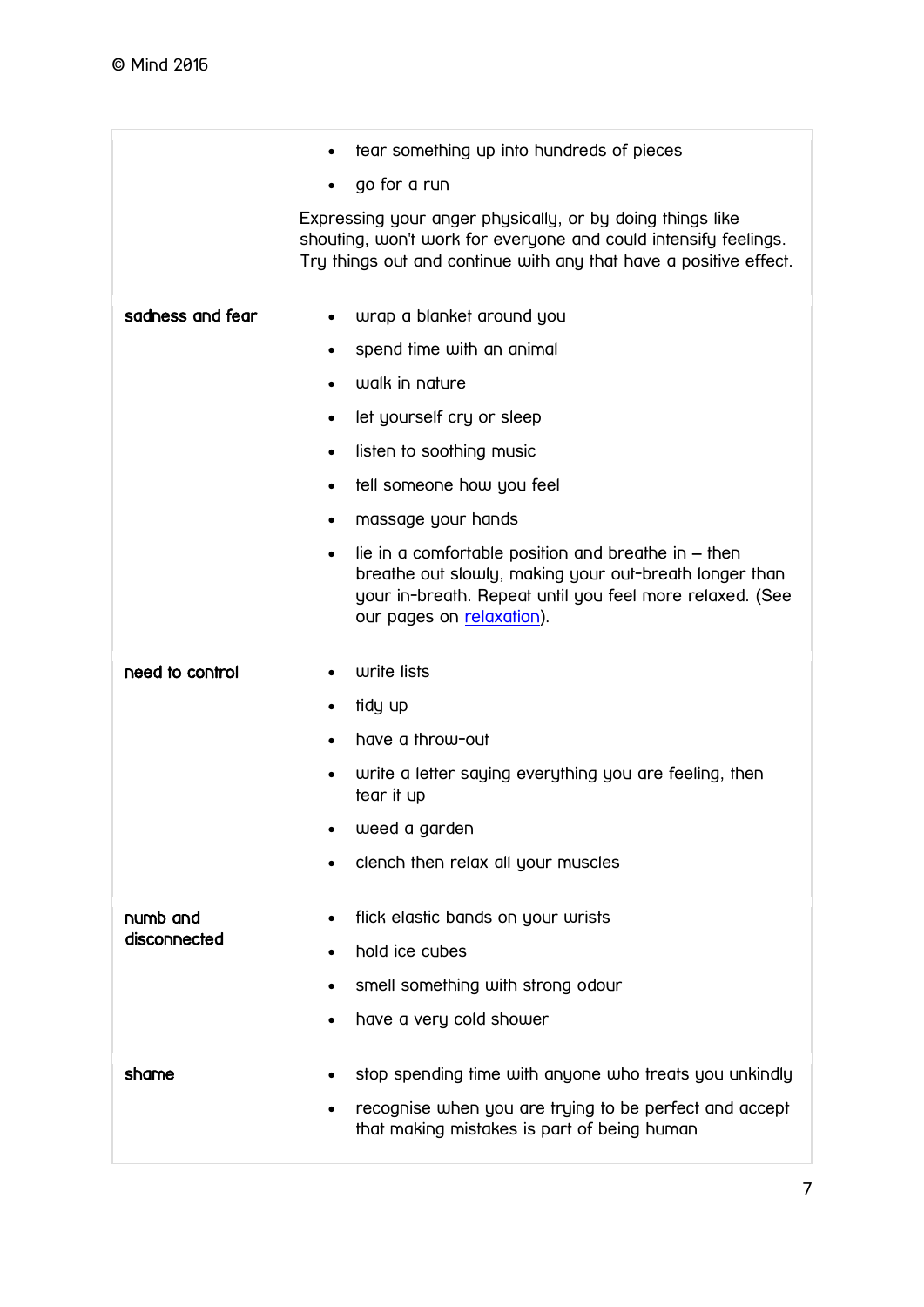|                                                | remind yourself that there are reasons for how you<br>$\bullet$<br>behave – it is not because you are 'bad'                                           |
|------------------------------------------------|-------------------------------------------------------------------------------------------------------------------------------------------------------|
| self-hatred -<br>wanting to punish<br>yourself | write a letter from the part of you that feels the self-<br>$\bullet$<br>hatred, then write back with as much compassion and<br>acceptance as you can |
|                                                | find creative ways to express the self-hatred, through<br>$\bullet$<br>writing songs or poetry, drawing, movement or singing                          |
|                                                | do physical exercise (like running or going to the gym) to<br>$\bullet$<br>express the anger that is turned in on yourself                            |

"I hated my body and blamed it for what I'd been through, so felt it needed punishing. Learning to accept and respect [my body] was key to overcoming self harm."

# Delaying self-harm

Another technique is to wait five minutes before you self-harm. This can feel difficult, so don't worry if you're not able to wait that long at first. If you can, slowly increase the time you wait and gradually build up the gaps between each time you self-harm.

"I was determined to stop harming myself. On some occasions I literally sat on my hands until the urge had passed."

For some people, distracting or delaying feels a far too simplistic approach to dealing with the complex and deep rooted nature of self-harm. In this case, information on helping [yourself long-term](https://www.mind.org.uk/information-support/types-of-mental-health-problems/self-harm/helping-yourself-long-term/) might feel more useful.

# <span id="page-7-0"></span>How can I help myself in the future?

There are a number of ways to help yourself in the long term. They include a deeper exploration of the reasons why you self-harm, to help you find alternatives:

## Accept your feelings

If you have been shamed for your feelings, or learnt to shut them down for any other reason, it is very brave to start to face them once more. It can feel very frightening to allow yourself to experience difficult emotions again, and it is important to go very slowly. Perhaps include tools like [mindfulness](https://www.mind.org.uk/information-support/drugs-and-treatments/mindfulness/#.V6d7ktQrJR0) or keep a journal to support and prevent you from becoming overwhelmed.

 Try some of the online tools, books and worksheets for understanding emotions (the [Self-injury Support](http://www.selfinjurysupport.org.uk/) website has resources on dealing with feelings).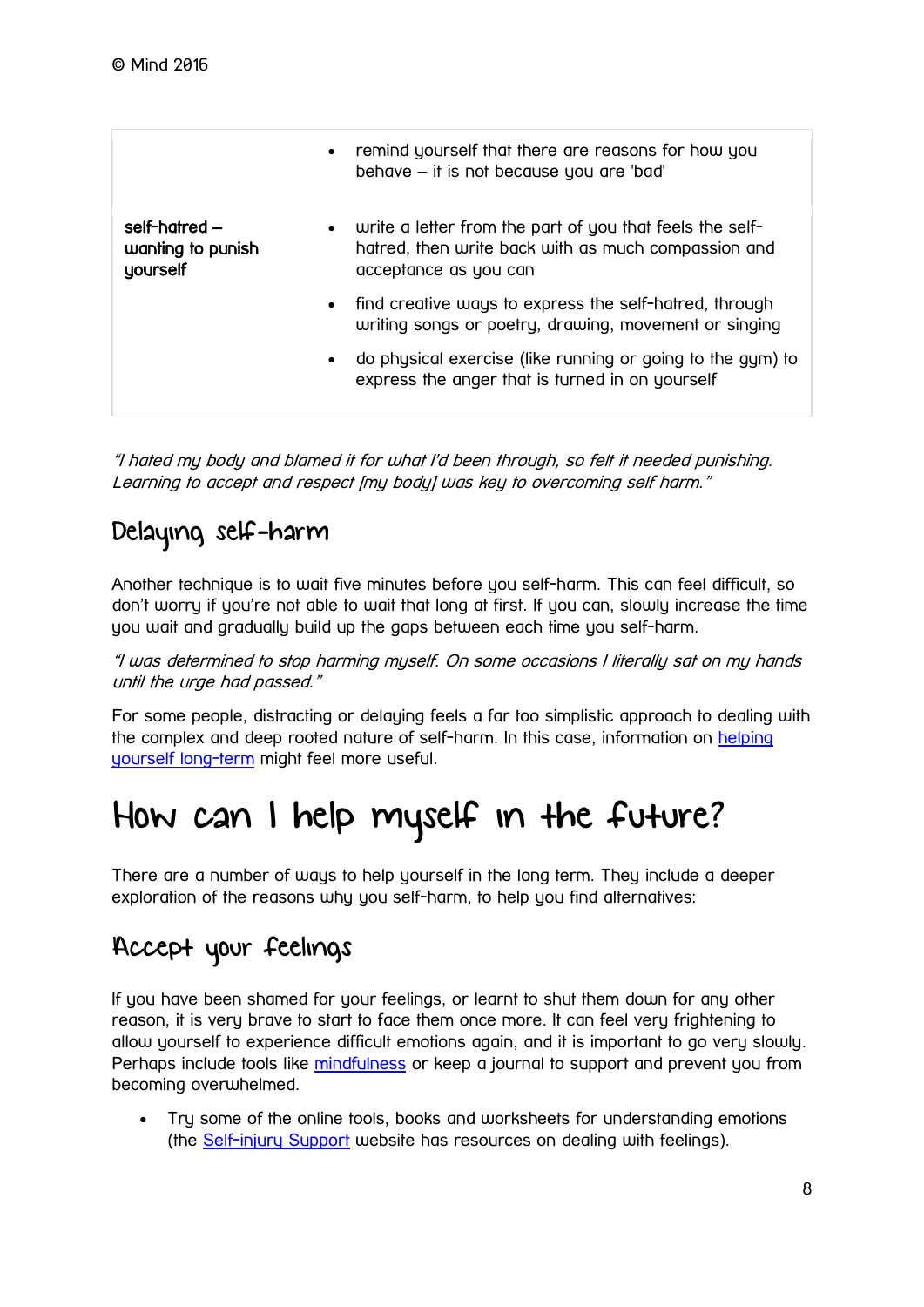- Work alongside a therapist who you trust, to have a positive experience of your feelings being accepted and validated (see our resource on [talking treatments\)](https://www.mind.org.uk/information-support/drugs-and-treatments/talking-treatments/#.V-pn4tQrJR0).
- Try the [mindfulness](https://www.mind.org.uk/information-support/drugs-and-treatments/mindfulness/#.V-poO9QrJR0) technique of noticing and naming feelings as you become aware of them.

"I was able to start channelling my feelings into creativity. This gave me an outlet to build a better relationship with myself, and I was able to occupy my hands when feeling really bad until the urge to self-harm had subsided."

# Build your self-esteem

Learning to value yourself and perceive yourself positively makes a big difference to your experience in life.

- Practice speaking and thinking more kindly about yourself, in the same way as you would about a loved one.
- Replace repetitive mental urges to hurt yourself with empowered thoughts for example, 'Even though I feel like cutting, I am going to find another way to express how upset I feel.'
- Regularly write down three things you appreciate about yourself, no matter how small.
- Learn to be assertive by expressing boundaries of what does and doesn't feel right for you in your life.
- Take control of your decisions. Remind yourself that you have responsibility for the choices you make in life, and choose things that feel supportive and nourishing for you.

See [How to increase your self-esteem](https://www.mind.org.uk/information-support/types-of-mental-health-problems/self-esteem/) for more suggestions.

## Look after your general wellbeing

Taking care of your health on all levels can help you feel a lot better about yourself.

- Doing regular *physical activity* can boost your mood and reduce stress.
- Eating regular meals with plenty of fresh fruit and vegetables can also help with how you feel (see [Food and mood\)](https://www.mind.org.uk/information-support/tips-for-everyday-living/food-and-mood/#.V6sm4NQrJR0).
- Making sure you get enough sleep helps you feel better and more able to cope (see [Sleep problems\)](https://www.mind.org.uk/information-support/types-of-mental-health-problems/sleep-problems/sleep-problems/?o=10124).
- Doing something creative can help you express your feelings. For example, write a song, story or blog, paint, draw or use clay.
- Spending time every week doing things that you enjoy, such as seeing friends or going for a walk, is also important. Try to make time to do this, no matter what else is going on.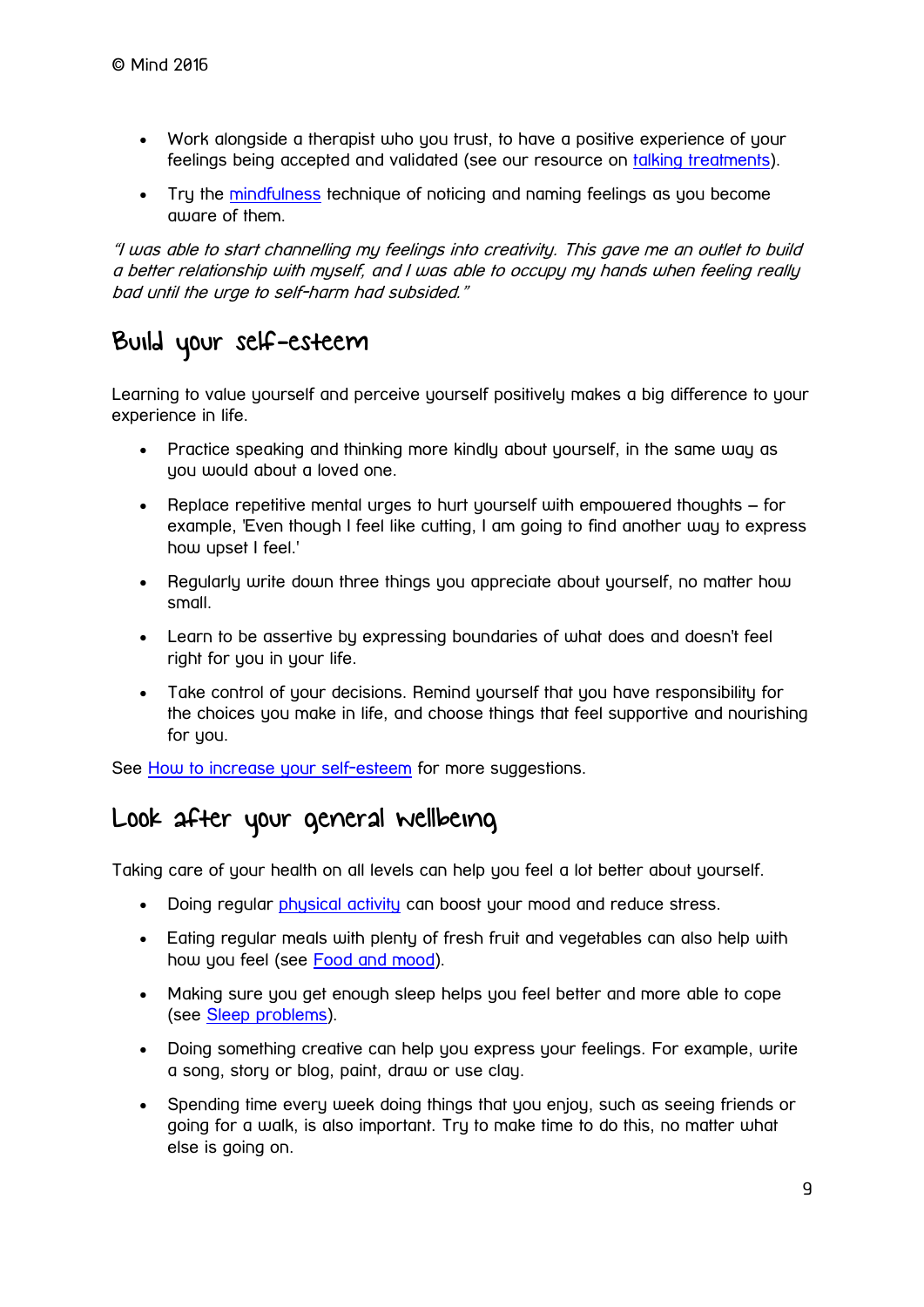## Understand your self-harm in more detail

Letting go of self-harm can feel like a really big decision that takes time to make. It can be very helpful to understand your relationship to it in more depth, so that you can put things in place to support the process. The more you understand about why you hurt yourself, and the function that self-harm has had for you, the better equipped you will be to make changes and put effective alternatives in place.

The following questions can help you begin the process of understanding your self harm:

- How do you feel before and after you hurt yourself?
- What was the reason why you hurt yourself the first time?
- What does self-harm give you now?
- What are the situations where you are most likely to want to hurt yourself?
- What are your fears about living without self-harm?
- What would you miss about self-harm?
- What else would be useful to understand about your self-harm?

"I think the best way to stop self-harm is to focus on the underlying issues which trigger you to do it. If you work on these issues, then the self-harm will stop naturally."

For more guidance on supporting yourself to stop self-harming see [Self-injury Support's](http://www.selfinjurysupport.org.uk/) information resources, [Lifesigns](http://www.lifesigns.org.uk/) information on alternatives and the **Harmless** guide to working through self-harm.

## Reach out for support

Reaching out can feel hard, especially if you worry that people will judge you or you believe other people might not want to help you. Remind yourself that everyone needs support at different times, and that it is OK to ask for help.

When you are ready to reach out, choose someone who you trust to talk to about how you are feeling. This could be a friend, family member, counsellor or health professional (see the [Treatment and support](https://www.mind.org.uk/information-support/types-of-mental-health-problems/self-harm/treatment-and-support/) section for more information). Remember that you are in control of what you say, and you don't have to say anything that you're not ready to share yet.

You may also find it helpful to write a list of all the people, organisations and websites that you can go to for help when you are finding things difficult. This will remind you that you are not alone, and where you can get help. See [Useful contacts](https://www.mind.org.uk/information-support/types-of-mental-health-problems/self-harm/useful-contacts/) for some suggestions.

"Having a therapist who would never judge and remained constant and calm made a huge difference in me being able to open up."

There is no magic solution or quick fix for self-harm, and making changes can take time and involve periods of difficulty. It is common to make some progress and then get back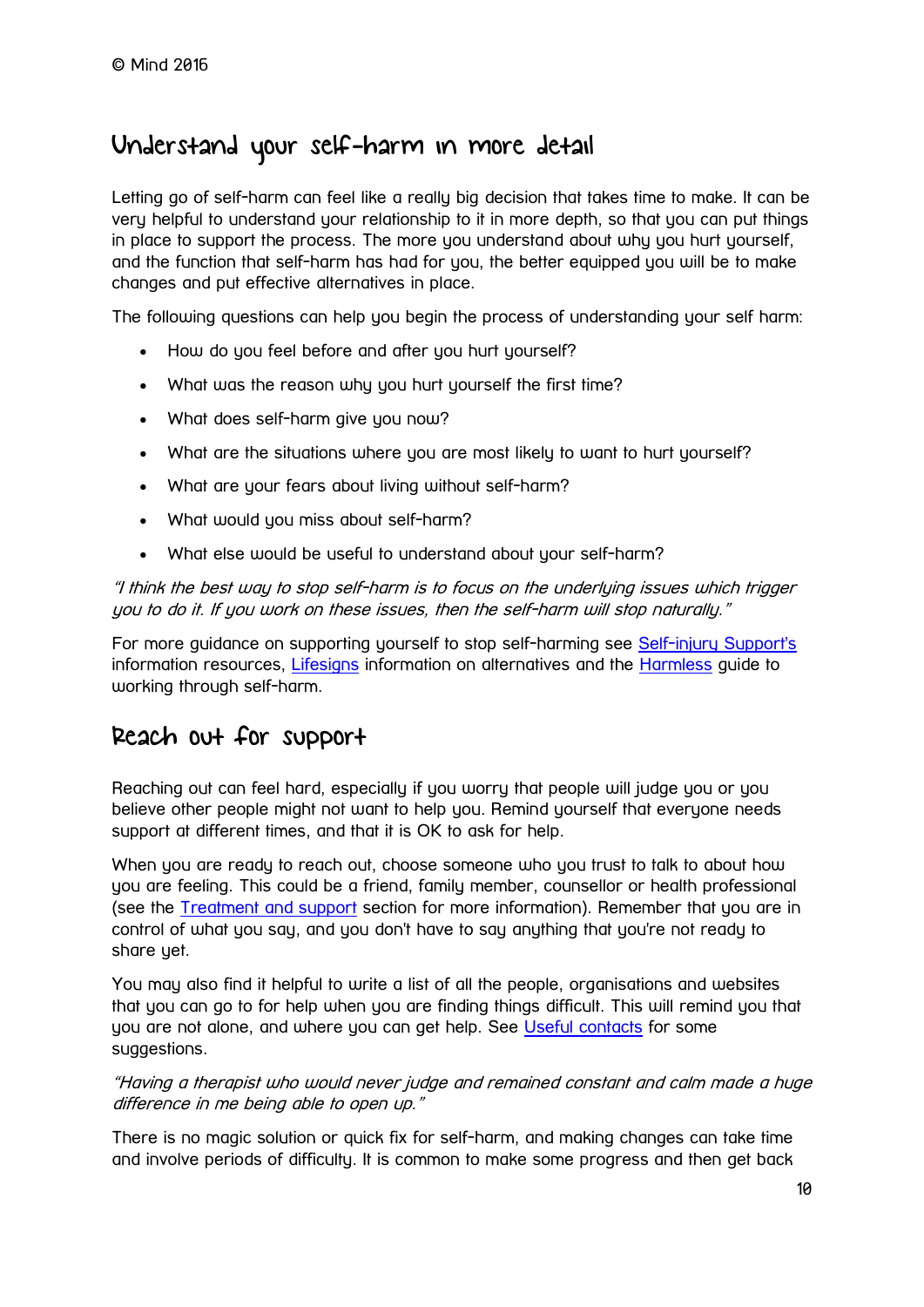into old behaviours again. If this happens to you, remind yourself that it's not failing – it is simply part of the process.

#### What support and treatment is available?

Sometimes outside support is needed to help you make positive changes. You may need to try a few different things to find what works for you, and combine self-help techniques with professional support.

#### Your right to help and support

It takes courage to ask for support. It is understandable that you may have concerns that you won't be understood or that you will be pressured to make changes faster than you want to. However, you have the right to receive support that is both empowering and respectful.

Any health professional – such as your GP or psychiatrist – should discuss all your options with you, and your views and preferences should be taken into account when making decisions about your treatment.

If you receive NHS treatment, it should be in line with [National Institute for Health and](https://www.nice.org.uk/guidance/cg16)  [Care Excellence](https://www.nice.org.uk/guidance/cg16) (NICE) guidelines.

These say that:

- Any health professionals should treat you in a way that is sensitive and nonjudgemental.
- Ideally, health professionals should be trained in communicating sensitively with people who self-harm, and be aware of potential stigma.
- Any treatment you are given should be tailored to your individual needs.

Support options include:

| GP                                                                    | Your GP may assess you and let you know about<br>available treatment.                                                                                                                      |
|-----------------------------------------------------------------------|--------------------------------------------------------------------------------------------------------------------------------------------------------------------------------------------|
| Often a first step to<br>asking for help and<br>discussing your self- | Can prescribe medication for anxiety or<br>$\bullet$<br>depression, or to help with sleeping.                                                                                              |
| harm confidentially.                                                  | Can refer to your CMHT (community mental health<br>team) which can include psychiatrists,<br>psychologists, social workers, an occupational<br>therapist and community psychiatric nurse.  |
|                                                                       | If they are concerned that your self-harm is a<br>$\bullet$<br>threat to your life, or if you need medical<br>treatment for your injuries, they may suggest you<br>spend time in hospital. |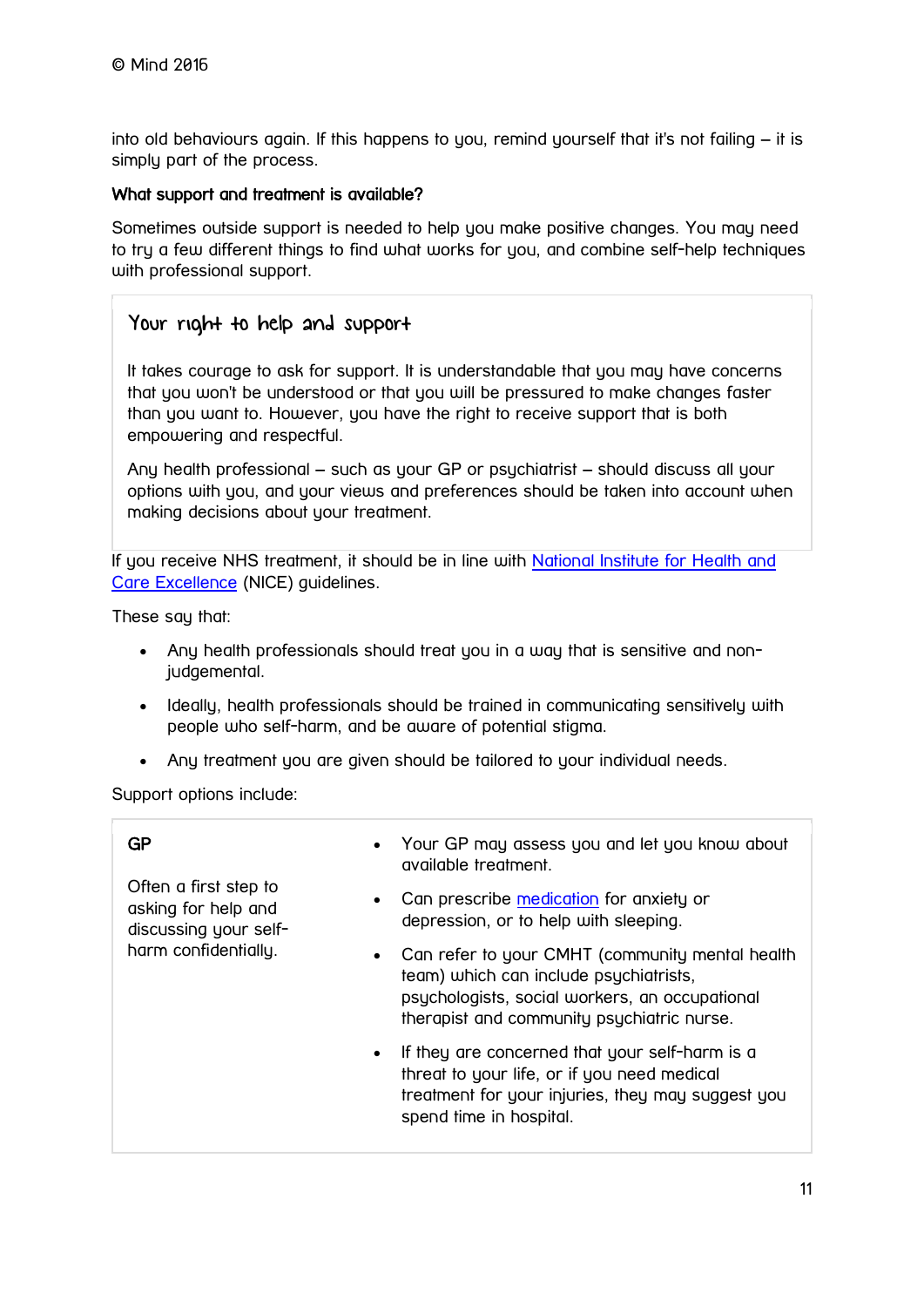| Talking treatments<br>Talking with a<br>professional therapist<br>trained to listen with<br>empathy and<br>acceptance. | Cognitive behavioural therapy (CBT), Dialectical<br>behaviour therapy (DBT) and Psychodynamic<br>therapy have been shown to be helpful for people<br>who self-harm.<br>If you can afford to, you can pay to see a private,<br>$\bullet$<br>trained and accredited therapist. See <b>BABCP</b> ,<br><b>BACP</b> and <b>UKCP</b> for further details.<br>See our pages on Talking treatments for more<br>information.                                   |
|------------------------------------------------------------------------------------------------------------------------|-------------------------------------------------------------------------------------------------------------------------------------------------------------------------------------------------------------------------------------------------------------------------------------------------------------------------------------------------------------------------------------------------------------------------------------------------------|
| Support groups<br>Regular meetings with<br>others who have similar<br>experiences to you.                              | Can be peer-led or facilitated.<br>May focus on specific issues or be more general.<br>See our Peer support section for more information. You<br>can find out if there are local groups through Mind<br>Infoline or Self-injury Support.                                                                                                                                                                                                              |
| Online support<br>A support option if you<br>don't feel ready to see<br>someone face to face.                          | Email, text, information or forum support is offered<br>by self-harm services - for example National Self<br>Harm Network, Self-injury Support, Lifesigns, The<br>Mix and Sane.<br>The content on some self-harm sites can be<br>$\bullet$<br>triggering. Make sure the sites you visit are well<br>moderated and that you know how to protect<br>yourself and others while online. See our pages on<br>How to stay safe online for helpful guidance. |
| <b>Treatment for scars</b>                                                                                             | Some people feel that scars from self-harm are an<br>important part of their journey, while others would<br>prefer not to have them.<br>Treatments are available for covering and<br>$\bullet$<br>reducing scarring. For more information see the<br>Lifesigns pages on scar reduction and skin<br>camouflage.                                                                                                                                        |

"Visiting the GP was the best thing I have ever done. It didn't immediately get better, but that's where my recovery began."

# Things to consider when asking for help

Remember that whoever is supporting you is there to help you and listen to you. Sometimes a therapist or practitioner may ask you to commit to not self-harm during a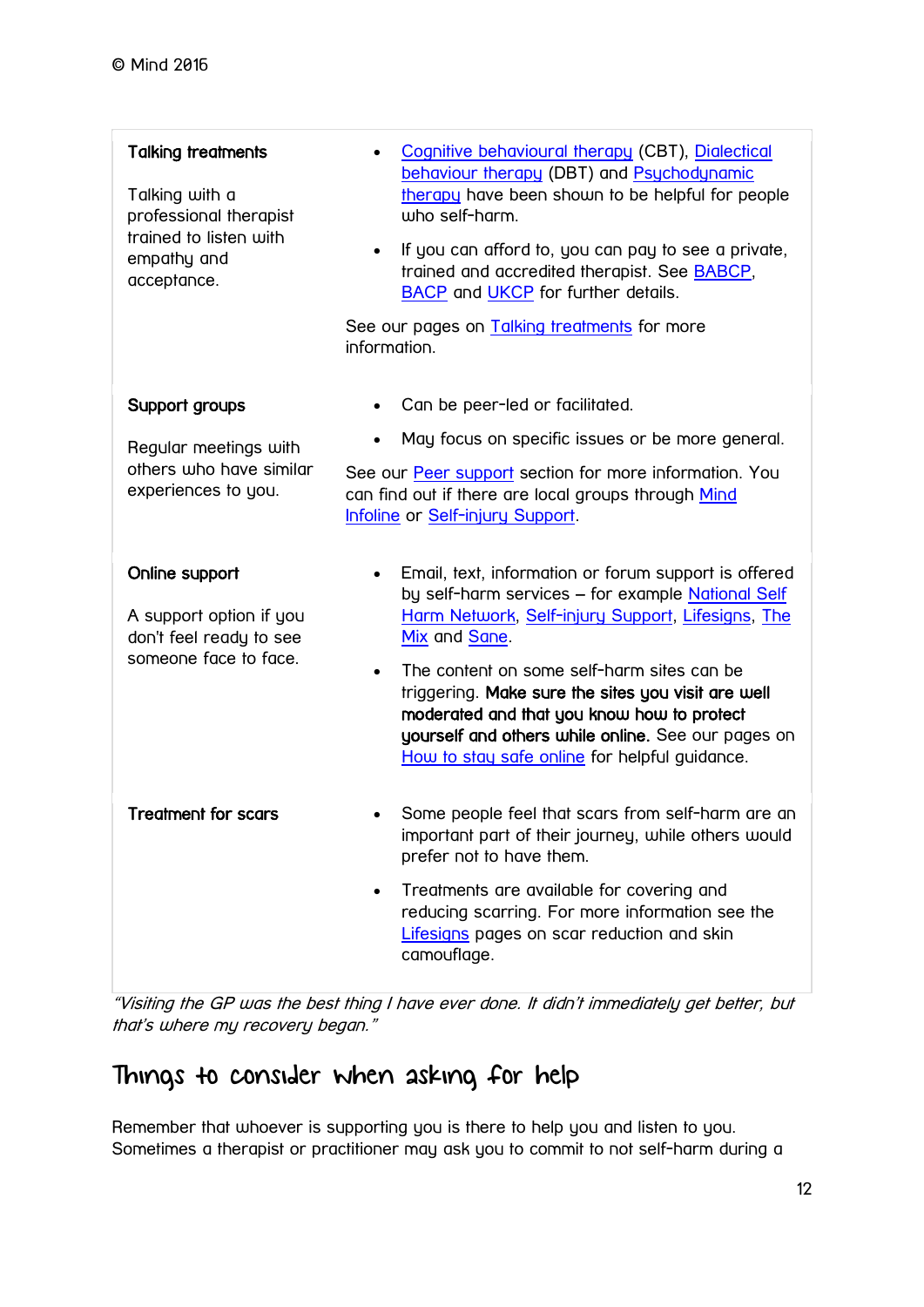course of treatment. It is important that you don't feel pressured into making decisions about this, and that anything you decide is realistic for you at the time.

It can be tempting to try to cover up the extent of your self-harm, or to lie about it altogether. While this is understandable, if you are able to share your experience it can make a big difference to how you feel. It can help to reduce feelings of shame and isolation, and will increase the chance of you receiving the support you need. It does take a lot of courage to reach out, and it might take more than one conversation to say everything that you'd like to say.

"Even when I've had to go to A&E, I have lied and pretended my injuries were accidents – which in hindsight is silly as I could have received some emotional support, but I hold such deep shame."

If the person supporting you is not trained or experienced in self-harm, it might be useful to ask them to find out more – by reading these pages, for example, or by contacting an organisation for people who self-harm [\(Self-injury Support,](http://www.selfinjurysupport.org.uk/) [Lifesigns](http://www.lifesigns.org.uk/) and [Harmless](http://www.harmless.org.uk/) have helpful information resources).

It can also help if you write down all the things that you'd like to say to the person in advance. This will help you if you feel anxious about expressing your feelings or worried that you might be judged.

"I have noticed in recent years that nurses and doctors in A&E are more understanding of self-harm, which is great."

If you are concerned about your treatment or care, or find it hard to access the support you need, it may be helpful to get an [advocate](https://www.mind.org.uk/information-support/guides-to-support-and-services/advocacy/) to support you. This could be a friend, family member or professional. You can also contact [PALS](http://www.nhs.uk/chq/pages/1082.aspx?CategoryID=68) for information on making a complaint about NHS services if you need to.

#### What can friends and family do to help?

This section is for friends and family members who want to support someone they know who self-harms.

## Finding out that someone you care about self-harms

Whether someone tells you directly, or you suspect that someone is hurting themselves, it can be difficult to know what to say and how best to approach the situation.

You might feel shocked, angry, helpless, responsible or any number of other difficult emotions.

- Try not to panic or overreact. The way you respond to your friend or family member will have an impact on how much they open up to you and other people about their self-harm in the future.
- Remember that self-harm is usually someone's way of managing very hard feelings or experiences, and that in the majority of cases it is different to [suicidal](https://www.mind.org.uk/information-support/types-of-mental-health-problems/suicidal-feelings/)  [feelings.](https://www.mind.org.uk/information-support/types-of-mental-health-problems/suicidal-feelings/)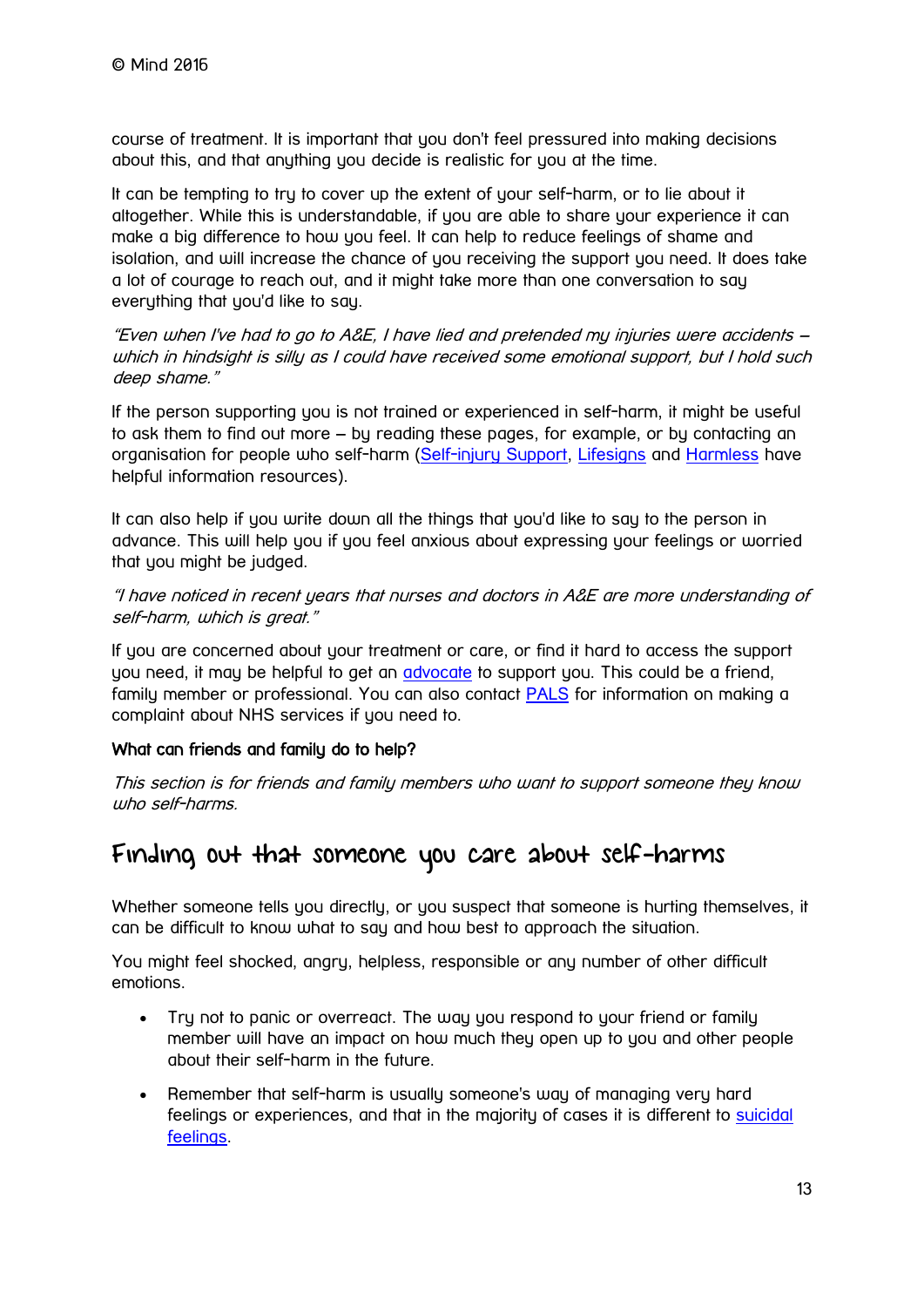## What helps?

There are lots of things you can do to make a difference to someone you know who selfharms. Your attitude and how you relate to them is one of the key things that can help them feel supported. Here are some things to keep in mind:

- Try to be non-judgemental.
- Let the person know that you are there for them.
- Relate to them as a whole person, not just their self-harm.
- Try to have empathy and understanding about what they are doing.
- Let them be in control of their decisions.
- Offer to help them find support (see [Useful contacts\)](https://www.mind.org.uk/information-support/types-of-mental-health-problems/self-harm/useful-contacts/).
- Remind them of their positive qualities and things they do well.
- Try to have honest communication, where you take responsibility for any fears you have.

"Having friends I could ring up and talk to about everyday things gave me some respite from the despair."

## What doesn't help?

Sometimes, even with the best will in the world, attempts to support someone can backfire. Here are some potential pitfalls to watch out for:

- Truing to force change.
- Acting or communicating in a way that threatens to take control away from your loved one.
- Either ignoring their injuries or overly focusing on them.
- Labelling self-harm as 'attention seeking'.

Although it often isn't, self-harm can sometimes be a person's way of asking for attention. If so, it is important to remember that there is nothing wrong with wanting attention, and that deep distress can get in the way of someone's ability to be direct about what they need.

# Take care of yourself

Supporting someone who is self-harming can be a long process with many ups and downs. Taking care of yourself will enable you to stay involved for longer and to keep well. See [How to cope when supporting someone else](https://www.mind.org.uk/information-support/helping-someone-else/how-to-cope-when-supporting-someone-else/#.UnJuynD0Eg0) for more information.

Helpful things to put in place are: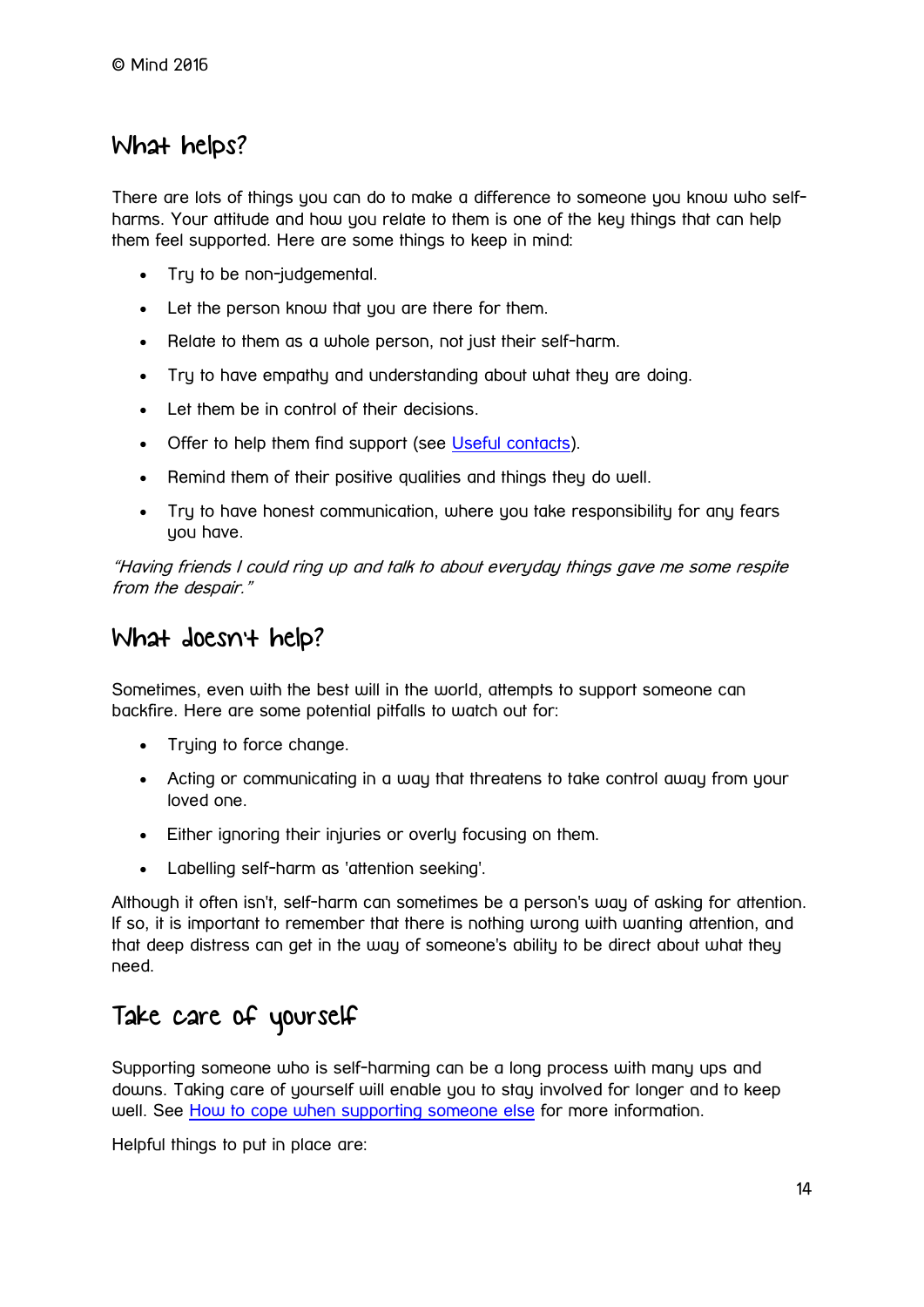- having clear boundaries about how much and what sort of support you can offer
- finding out what [other support](https://www.mind.org.uk/information-support/types-of-mental-health-problems/self-harm/treatment-and-support/) is available
- getting support and information for yourself [Young Minds](https://www.youngminds.org.uk/) offers support for parents, and [Sane](http://www.sane.org.uk/) and [Self-injury Support](http://www.selfinjurysupport.org.uk/home) run support services for people concerned about someone else's mental health. You may find it helpful to try a [talking treatment](https://www.mind.org.uk/information-support/drugs-and-treatments/talking-treatments/#.V6yuVNQrJR0) if you are finding things difficult.

## Supporting people to stay safe

It is common to feel scared about the possibility of someone seriously hurting themselves or even [taking their own life.](https://www.mind.org.uk/information-support/types-of-mental-health-problems/suicidal-feelings/) While it is understandable to have these fears, it is useful to remember that self-harm doesn't necessarily mean that someone wants to end their life.

"I self-harmed for many reasons and, although it was very dangerous, I think it ultimately saved my life. If I hadn't had it as my coping mechanism, I would probably have just committed suicide."

There are, however, a small number of people who do go on to take their own lives, either intentionally or accidentally. It's therefore important to have an honest conversation with your friend or family member about staying safe – for example, being aware when things are getting too much and knowing when to seek help. See [Suicidal feelings](https://www.mind.org.uk/information-support/types-of-mental-health-problems/suicidal-feelings/) and the [Samaritans](http://www.samaritans.org/) website for more information.

# <span id="page-14-0"></span>Useful contacts

## Mind's services

- Helplines all our helplines provide information and support by phone and email. Our Blue Light Infoline is just for emergency service staff, volunteers and their families.
	- $\circ$  Mind's Infoline 0300 123 3393, info@mind
	- $\circ$  Mind's Legal Line 0300 466 6463, legal@mind
	- o Blue Light Infoline 0300 303 5999, bluelightinfo@mind
- Local Minds there are over 140 local Minds across England and Wales which provide services such as [talking treatments,](https://www.mind.org.uk/information-support/drugs-and-treatments/talking-treatments/) [peer support,](https://www.mind.org.uk/information-support/drugs-and-treatments/peer-support/) and [advocacy.](https://www.mind.org.uk/information-support/guides-to-support-and-services/advocacy/) [Find](https://www.mind.org.uk/information-support/local-minds/)  [your local Mind here,](https://www.mind.org.uk/information-support/local-minds/) and contact them directly to see how they can help.
- Elefriends is a supportive online community for anyone experiencing a mental health problem. See our [Elefriends page](https://www.mind.org.uk/elefriends/) for details.

## Who else could help?

British Association for Behavioural and Cognitive Psychotherapies (BABCP)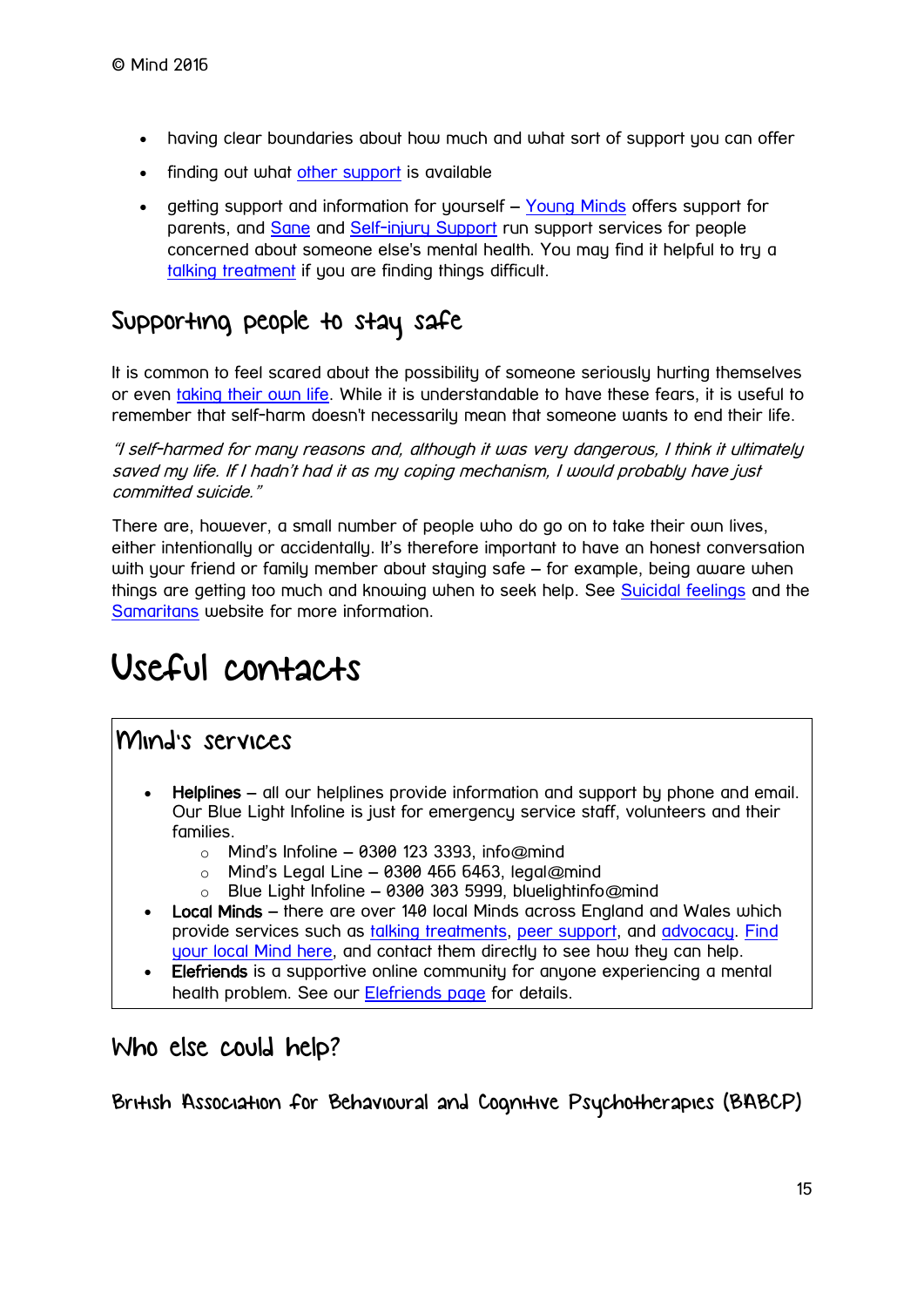0161 705 4304 [babcp.com](http://www.babcp.com/Default.aspx) Maintains register of accredited CBT (cognitive behavioural therapy) therapists.

### British Association for Counselling and Psychotherapy (BACP)

01455 883 300 [itsgoodtotalk.org.uk](http://www.itsgoodtotalk.org.uk/) Lists accredited therapists.

#### Harmless

[harmless.org.uk](http://www.harmless.org.uk/) User-led organisation for people who self-harm, and their friends and families.

#### Lifesigns

[lifesigns.org.uk](http://www.lifesigns.org.uk/) User-led self-harm guidance and support network.

#### The Mix

0808 808 4994 (helpline) [themix.org.uk](http://www.themix.org.uk/mental-health/self-harm) Helpline and online support for people aged 16–25.

### National Self Harm Network (NSHN)

[nshn.co.uk](http://nshn.co.uk/) Survivor-led closely monitored forum for people who self-harm, and their friends and families.

#### NICE (National Institute for Health and Care Excellence)

0300 323 0140 [nice.org.uk](http://www.nice.org.uk/) Provides guidance on health and social care.

#### PALS (Patient advice and liaison service)

NHS department that supports service users to make complaints about their experience or treatment through the NHS. Further information on PALS can be found on [NHS](http://www.nhs.uk/chq/pages/1082.aspx?CategoryID=68)  [Choices.](http://www.nhs.uk/chq/pages/1082.aspx?CategoryID=68)

Samar<sub>Hans</sub>